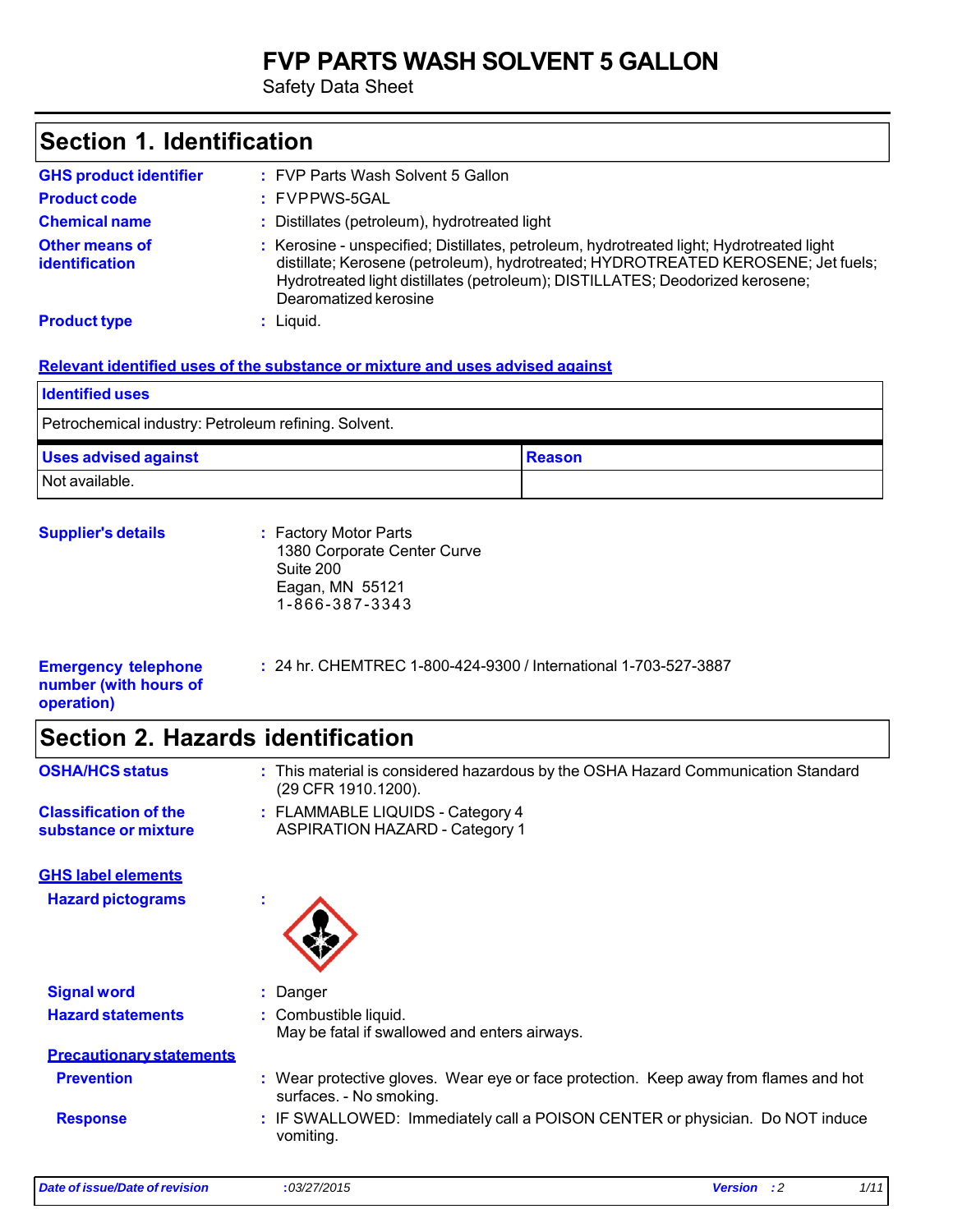# **Section 2. Hazards identification**

| <b>Storage</b>        | : Store locked up. Store in a well-ventilated place. Keep cool.                                                        |
|-----------------------|------------------------------------------------------------------------------------------------------------------------|
| <b>Disposal</b>       | : Dispose of contents and container in accordance with all local, regional, national and<br>international regulations. |
| lazards not otherwise | None known.                                                                                                            |

**Hazards not otherwise classified**

### **Section 3. Composition/information on ingredients**

| <b>Substance/mixture</b>                       | : Substance                                                                                                                                                                                                                                                                             |
|------------------------------------------------|-----------------------------------------------------------------------------------------------------------------------------------------------------------------------------------------------------------------------------------------------------------------------------------------|
| <b>Chemical name</b>                           | : Distillates (petroleum), hydrotreated light                                                                                                                                                                                                                                           |
| <b>Other means of</b><br><b>identification</b> | : Kerosine - unspecified; Distillates, petroleum, hydrotreated light; Hydrotreated light<br>distillate; Kerosene (petroleum), hydrotreated; HYDROTREATED KEROSENE; Jet fuels;<br>Hydrotreated light distillates (petroleum); DISTILLATES; Deodorized kerosene;<br>Dearomatized kerosine |

### **CAS number/other identifiers**

| <b>CAS number</b>                           | 64742-47-8 |     |                   |
|---------------------------------------------|------------|-----|-------------------|
| Ingredient name                             |            |     | <b>CAS number</b> |
| Distillates (petroleum), hydrotreated light |            | 100 | 64742-47-8        |

Any concentration shown as a range is to protect confidentiality or is due to batch variation.

**There are no additional ingredients present which, within the current knowledge of the supplier and in the concentrations applicable, are classified as hazardous to health or the environment and hence require reporting in this section.**

**Occupational exposure limits, if available, are listed in Section 8.**

### **Section 4. First aid measures**

| <b>Description of necessary first aid measures</b> |                                                                                                                                                                                                                                                                                                                                                                                                                                                                                                                                                                                                                                                                                                                                                                                                                                                 |
|----------------------------------------------------|-------------------------------------------------------------------------------------------------------------------------------------------------------------------------------------------------------------------------------------------------------------------------------------------------------------------------------------------------------------------------------------------------------------------------------------------------------------------------------------------------------------------------------------------------------------------------------------------------------------------------------------------------------------------------------------------------------------------------------------------------------------------------------------------------------------------------------------------------|
| Eye contact                                        | : Immediately flush eyes with plenty of water, occasionally lifting the upper and lower<br>eyelids. Check for and remove any contact lenses. Continue to rinse for at least 10<br>minutes. Get medical attention.                                                                                                                                                                                                                                                                                                                                                                                                                                                                                                                                                                                                                               |
| <b>Inhalation</b>                                  | : Remove victim to fresh air and keep at rest in a position comfortable for breathing. If<br>not breathing, if breathing is irregular or if respiratory arrest occurs, provide artificial<br>respiration or oxygen by trained personnel. It may be dangerous to the person providing<br>aid to give mouth-to-mouth resuscitation. Get medical attention if adverse health effects<br>persist or are severe. If unconscious, place in recovery position and get medical<br>attention immediately. Maintain an open airway. Loosen tight clothing such as a collar,<br>tie, belt or waistband.                                                                                                                                                                                                                                                    |
| <b>Skin contact</b>                                | : Wash skin thoroughly with soap and water or use recognized skin cleanser. Remove<br>contaminated clothing and shoes. Get medical attention if symptoms occur. Wash<br>clothing before reuse. Clean shoes thoroughly before reuse.                                                                                                                                                                                                                                                                                                                                                                                                                                                                                                                                                                                                             |
| <b>Ingestion</b>                                   | : Get medical attention immediately. Call a poison center or physician. Wash out mouth<br>with water. Remove dentures if any. Remove victim to fresh air and keep at rest in a<br>position comfortable for breathing. If material has been swallowed and the exposed<br>person is conscious, give small quantities of water to drink. Stop if the exposed person<br>feels sick as vomiting may be dangerous. Aspiration hazard if swallowed. Can enter<br>lungs and cause damage. Do not induce vomiting. If vomiting occurs, the head should<br>be kept low so that vomit does not enter the lungs. Never give anything by mouth to an<br>unconscious person. If unconscious, place in recovery position and get medical<br>attention immediately. Maintain an open airway. Loosen tight clothing such as a collar,<br>tie, belt or waistband. |

#### **Most important symptoms/effects, acute and delayed**

| Date of issue/Date of revision | : 03/27/2015 | <b>Version</b> | 2/11 |
|--------------------------------|--------------|----------------|------|
|                                |              |                |      |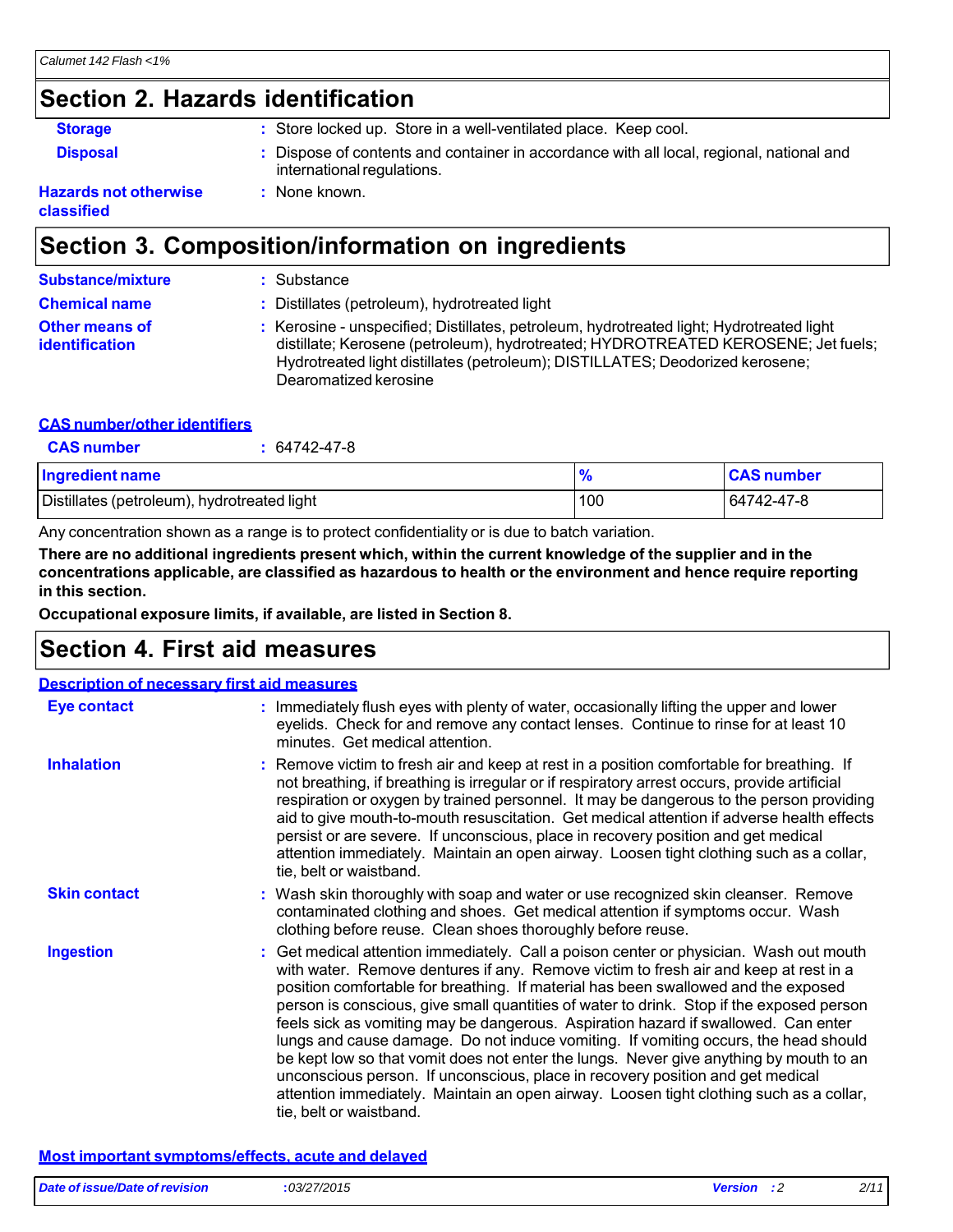# **Section 4. First aid measures**

| <b>Potential acute health effects</b> |                                   |                                                                                                                                                                               |
|---------------------------------------|-----------------------------------|-------------------------------------------------------------------------------------------------------------------------------------------------------------------------------|
| <b>Eye contact</b>                    |                                   | : No known significant effects or critical hazards.                                                                                                                           |
| <b>Inhalation</b>                     |                                   | : No known significant effects or critical hazards.                                                                                                                           |
| <b>Skin contact</b>                   |                                   | : Defatting to the skin. May cause skin dryness and irritation.                                                                                                               |
| <b>Ingestion</b>                      |                                   | : May be fatal if swallowed and enters airways.                                                                                                                               |
| Over-exposure signs/symptoms          |                                   |                                                                                                                                                                               |
| <b>Eye contact</b>                    | : No specific data.               |                                                                                                                                                                               |
| <b>Inhalation</b>                     | : No specific data.               |                                                                                                                                                                               |
| <b>Skin contact</b>                   | irritation<br>dryness<br>cracking | : Adverse symptoms may include the following:                                                                                                                                 |
| <b>Ingestion</b>                      | nausea or vomiting                | : Adverse symptoms may include the following:                                                                                                                                 |
|                                       |                                   | Indication of immediate medical attention and special treatment needed, if necessary                                                                                          |
| <b>Notes to physician</b>             |                                   | : Treat symptomatically. Contact poison treatment specialist immediately if large<br>quantities have been ingested or inhaled.                                                |
| <b>Specific treatments</b>            | : No specific treatment.          |                                                                                                                                                                               |
| <b>Protection of first-aiders</b>     |                                   | : No action shall be taken involving any personal risk or without suitable training. It may<br>be dangerous to the person providing aid to give mouth-to-mouth resuscitation. |

### **See toxicological information (Section 11)**

### **Section 5. Fire-fighting measures**

| <b>Extinguishing media</b>                               |                                                                                                                                                                                                                                                                                                                                                                                                                  |
|----------------------------------------------------------|------------------------------------------------------------------------------------------------------------------------------------------------------------------------------------------------------------------------------------------------------------------------------------------------------------------------------------------------------------------------------------------------------------------|
| <b>Suitable extinguishing</b><br>media                   | : Use dry chemical, $CO2$ , water spray (fog) or foam.                                                                                                                                                                                                                                                                                                                                                           |
| Unsuitable extinguishing<br>media                        | : Do not use water jet.                                                                                                                                                                                                                                                                                                                                                                                          |
| <b>Specific hazards arising</b><br>from the chemical     | : Combustible liquid. In a fire or if heated, a pressure increase will occur and the<br>container may burst, with the risk of a subsequent explosion. The vapor/gas is heavier<br>than air and will spread along the ground. Vapors may accumulate in low or confined<br>areas or travel a considerable distance to a source of ignition and flash back. Runoff to<br>sewer may create fire or explosion hazard. |
| <b>Hazardous thermal</b><br>decomposition products       | : No specific data.                                                                                                                                                                                                                                                                                                                                                                                              |
| <b>Special protective actions</b><br>for fire-fighters   | : Promptly isolate the scene by removing all persons from the vicinity of the incident if<br>there is a fire. No action shall be taken involving any personal risk or without suitable<br>training. Move containers from fire area if this can be done without risk. Use water<br>spray to keep fire-exposed containers cool.                                                                                    |
| <b>Special protective</b><br>equipment for fire-fighters | : Fire-fighters should wear appropriate protective equipment and self-contained breathing<br>apparatus (SCBA) with a full face-piece operated in positive pressure mode.                                                                                                                                                                                                                                         |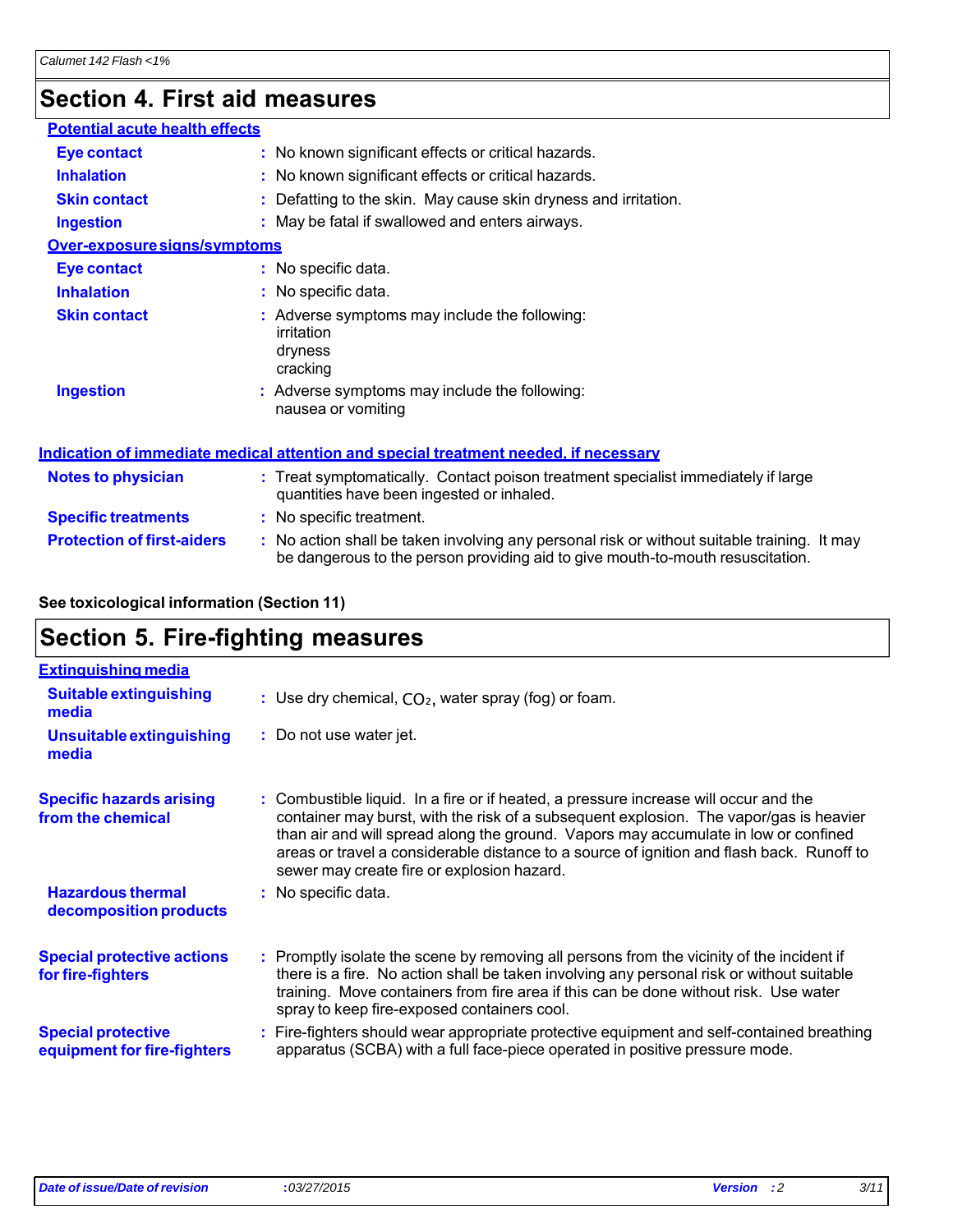### **Section 6. Accidental release measures**

|                                                       | Personal precautions, protective equipment and emergency procedures                                                                                                                                                                                                                                                                                                                                                                                                                             |
|-------------------------------------------------------|-------------------------------------------------------------------------------------------------------------------------------------------------------------------------------------------------------------------------------------------------------------------------------------------------------------------------------------------------------------------------------------------------------------------------------------------------------------------------------------------------|
| <b>For non-emergency</b><br>personnel                 | : No action shall be taken involving any personal risk or without suitable training.<br>Evacuate surrounding areas. Keep unnecessary and unprotected personnel from<br>entering. Do not touch or walk through spilled material. Shut off all ignition sources.<br>No flares, smoking or flames in hazard area. Avoid breathing vapor or mist. Provide<br>adequate ventilation. Wear appropriate respirator when ventilation is inadequate. Put<br>on appropriate personal protective equipment. |
|                                                       | For emergency responders : If specialised clothing is required to deal with the spillage, take note of any information<br>in Section 8 on suitable and unsuitable materials. See also the information in "For non-<br>emergency personnel".                                                                                                                                                                                                                                                     |
| <b>Environmental precautions</b>                      | : Avoid dispersal of spilled material and runoff and contact with soil, waterways, drains<br>and sewers. Inform the relevant authorities if the product has caused environmental<br>pollution (sewers, waterways, soil or air).                                                                                                                                                                                                                                                                 |
| Methods and materials for containment and cleaning up |                                                                                                                                                                                                                                                                                                                                                                                                                                                                                                 |
| <b>Small spill</b>                                    | : Stop leak if without risk. Move containers from spill area. Use spark-proof tools and<br>explosion-proof equipment. Dilute with water and mop up if water-soluble. Alternatively,<br>or if water-insoluble, absorb with an inert dry material and place in an appropriate waste<br>disposal container. Dispose of via a licensed waste disposal contractor.                                                                                                                                   |
| <b>Large spill</b>                                    | : Stop leak if without risk. Move containers from spill area. Use spark-proof tools and<br>explosion-proof equipment. Approach release from upwind. Prevent entry into sewers,<br>water courses, basements or confined areas. Wash spillages into an effluent treatment<br>plant or proceed as follows. Contain and collect spillage with non-combustible,                                                                                                                                      |

absorbent material e.g. sand, earth, vermiculite or diatomaceous earth and place in container for disposal according to local regulations (see Section 13). Dispose of via a licensed waste disposal contractor. Contaminated absorbent material may pose the same hazard as the spilled product. Note: see Section 1 for emergency contact information and Section 13 for waste disposal.

### **Section 7. Handling and storage**

#### **Precautions for safe handling**

| <b>Protective measures</b>                                                | : Put on appropriate personal protective equipment (see Section 8). Do not swallow.<br>Avoid contact with eyes, skin and clothing. Avoid breathing vapor or mist. Use only with<br>adequate ventilation. Wear appropriate respirator when ventilation is inadequate. Do<br>not enter storage areas and confined spaces unless adequately ventilated. Keep in the<br>original container or an approved alternative made from a compatible material, kept<br>tightly closed when not in use. Store and use away from heat, sparks, open flame or<br>any other ignition source. Use explosion-proof electrical (ventilating, lighting and<br>material handling) equipment. Use only non-sparking tools. Empty containers retain<br>product residue and can be hazardous. Do not reuse container. |                            |
|---------------------------------------------------------------------------|-----------------------------------------------------------------------------------------------------------------------------------------------------------------------------------------------------------------------------------------------------------------------------------------------------------------------------------------------------------------------------------------------------------------------------------------------------------------------------------------------------------------------------------------------------------------------------------------------------------------------------------------------------------------------------------------------------------------------------------------------------------------------------------------------|----------------------------|
| <b>Advice on general</b><br>occupational hygiene                          | : Eating, drinking and smoking should be prohibited in areas where this material is<br>handled, stored and processed. Workers should wash hands and face before eating,<br>drinking and smoking. Remove contaminated clothing and protective equipment before<br>entering eating areas. See also Section 8 for additional information on hygiene<br>measures.                                                                                                                                                                                                                                                                                                                                                                                                                                 |                            |
| <b>Conditions for safe storage,</b><br>including any<br>incompatibilities | : Store in accordance with local regulations. Store in a segregated and approved area.<br>Store in original container protected from direct sunlight in a dry, cool and well-ventilated<br>area, away from incompatible materials (see Section 10) and food and drink. Store<br>locked up. Eliminate all ignition sources. Separate from oxidizing materials. Keep<br>container tightly closed and sealed until ready for use. Containers that have been<br>opened must be carefully resealed and kept upright to prevent leakage. Do not store in<br>unlabeled containers. Use appropriate containment to avoid environmental<br>contamination.                                                                                                                                              |                            |
| <b>Date of issue/Date of revision</b>                                     | :03/27/2015                                                                                                                                                                                                                                                                                                                                                                                                                                                                                                                                                                                                                                                                                                                                                                                   | 4/11<br><b>Version</b> : 2 |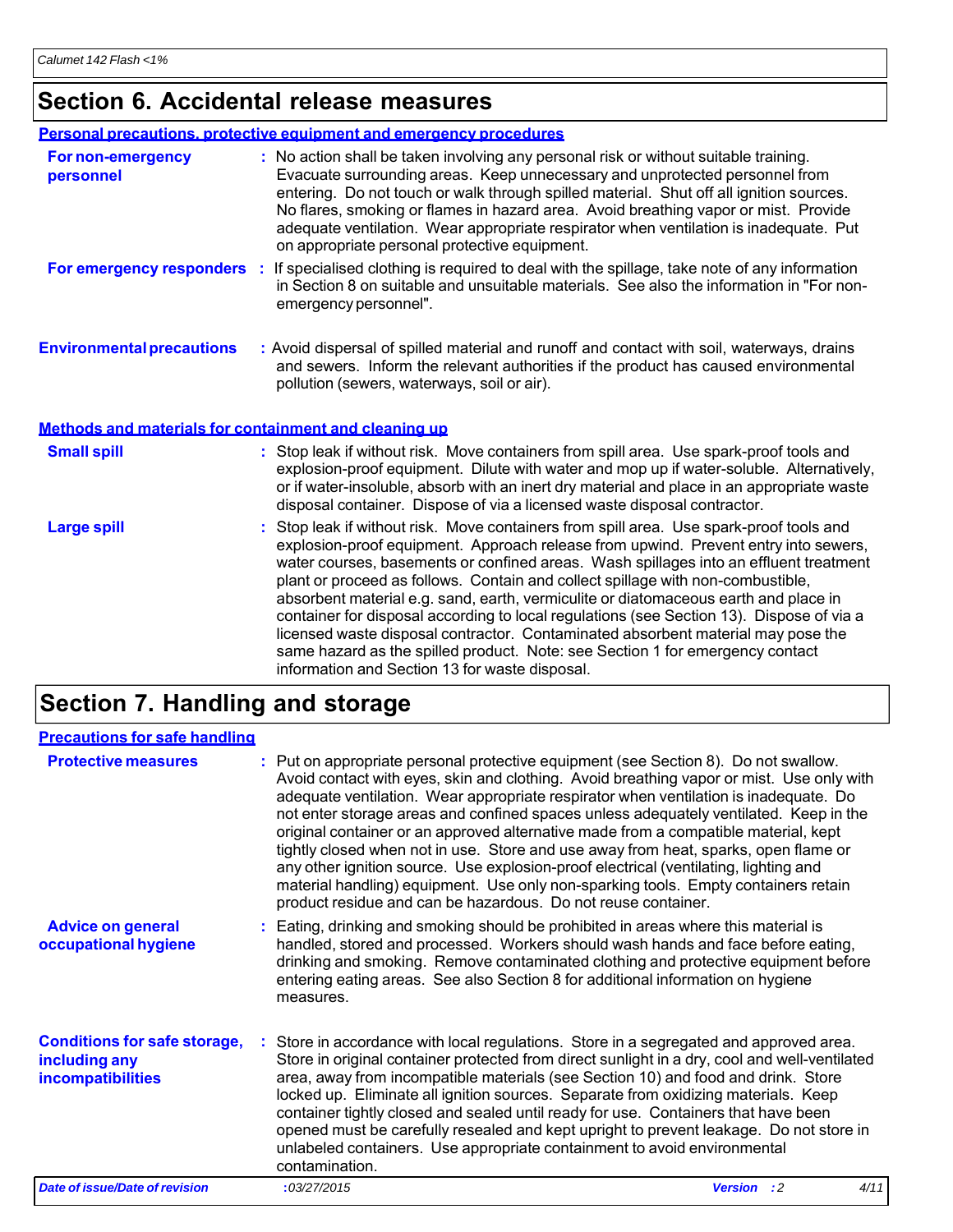# **Section 8. Exposure controls/personal protection**

#### **Control parameters**

**Occupational exposure limits**

| Ingredient name                             | <b>Exposure limits</b>                                                                                                                       |
|---------------------------------------------|----------------------------------------------------------------------------------------------------------------------------------------------|
| Distillates (petroleum), hydrotreated light | <b>ACGIH TLV (United States, 4/2014).</b><br>Absorbed through skin.<br>TWA: 200 mg/m <sup>3</sup> , (as total hydrocarbon<br>vapor) 8 hours. |

| <b>Appropriate engineering</b><br><b>controls</b> | : Use only with adequate ventilation. Use process enclosures, local exhaust ventilation or<br>other engineering controls to keep worker exposure to airborne contaminants below any<br>recommended or statutory limits. The engineering controls also need to keep gas,<br>vapor or dust concentrations below any lower explosive limits. Use explosion-proof<br>ventilation equipment.                                                                                                                                                                                                                                |
|---------------------------------------------------|------------------------------------------------------------------------------------------------------------------------------------------------------------------------------------------------------------------------------------------------------------------------------------------------------------------------------------------------------------------------------------------------------------------------------------------------------------------------------------------------------------------------------------------------------------------------------------------------------------------------|
| <b>Environmental exposure</b><br><b>controls</b>  | : Emissions from ventilation or work process equipment should be checked to ensure<br>they comply with the requirements of environmental protection legislation. In some<br>cases, fume scrubbers, filters or engineering modifications to the process equipment<br>will be necessary to reduce emissions to acceptable levels.                                                                                                                                                                                                                                                                                        |
| <b>Individual protection measures</b>             |                                                                                                                                                                                                                                                                                                                                                                                                                                                                                                                                                                                                                        |
| <b>Hygiene measures</b>                           | : Wash hands, forearms and face thoroughly after handling chemical products, before<br>eating, smoking and using the lavatory and at the end of the working period.<br>Appropriate techniques should be used to remove potentially contaminated clothing.<br>Wash contaminated clothing before reusing. Ensure that eyewash stations and safety<br>showers are close to the workstation location.                                                                                                                                                                                                                      |
| <b>Eye/face protection</b>                        | : Safety eyewear complying with an approved standard should be used when a risk<br>assessment indicates this is necessary to avoid exposure to liquid splashes, mists,<br>gases or dusts. If contact is possible, the following protection should be worn, unless<br>the assessment indicates a higher degree of protection: safety glasses with side-<br>shields.                                                                                                                                                                                                                                                     |
| <b>Skin protection</b>                            |                                                                                                                                                                                                                                                                                                                                                                                                                                                                                                                                                                                                                        |
| <b>Hand protection</b>                            | : Chemical-resistant, impervious gloves complying with an approved standard should be<br>worn at all times when handling chemical products if a risk assessment indicates this is<br>necessary. Considering the parameters specified by the glove manufacturer, check<br>during use that the gloves are still retaining their protective properties. It should be<br>noted that the time to breakthrough for any glove material may be different for different<br>glove manufacturers. In the case of mixtures, consisting of several substances, the<br>protection time of the gloves cannot be accurately estimated. |
| <b>Body protection</b>                            | : Personal protective equipment for the body should be selected based on the task being<br>performed and the risks involved and should be approved by a specialist before<br>handling this product.                                                                                                                                                                                                                                                                                                                                                                                                                    |
| <b>Other skin protection</b>                      | : Appropriate footwear and any additional skin protection measures should be selected<br>based on the task being performed and the risks involved and should be approved by a<br>specialist before handling this product.                                                                                                                                                                                                                                                                                                                                                                                              |
| <b>Respiratory protection</b>                     | : Use a properly fitted, air-purifying or air-fed respirator complying with an approved<br>standard if a risk assessment indicates this is necessary. Respirator selection must be<br>based on known or anticipated exposure levels, the hazards of the product and the safe<br>working limits of the selected respirator.                                                                                                                                                                                                                                                                                             |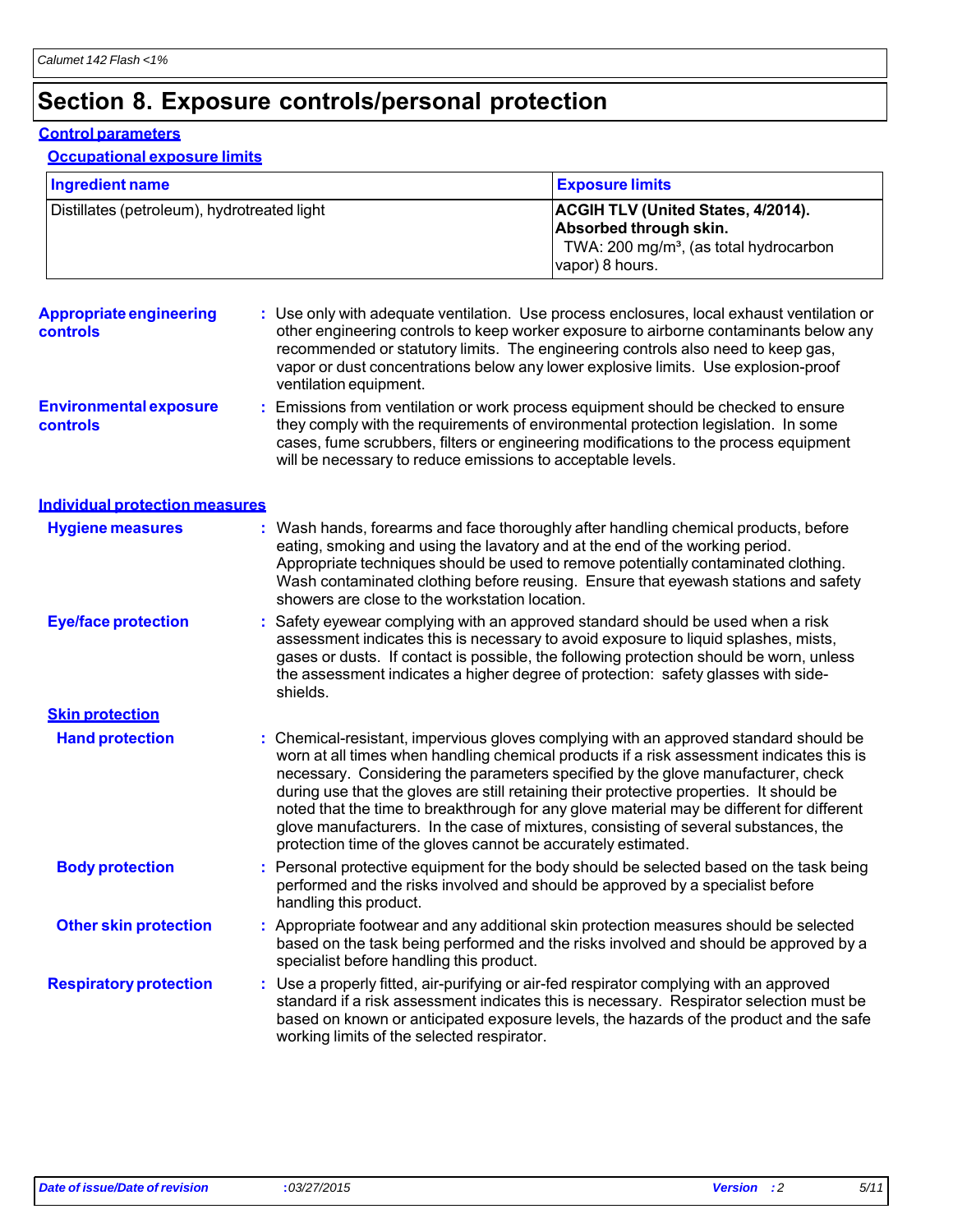# **Section 9. Physical and chemical properties**

| <b>Appearance</b>                                 |                                                                                |
|---------------------------------------------------|--------------------------------------------------------------------------------|
| <b>Physical state</b>                             | : Liquid. [Mobile liquid.]                                                     |
| <b>Color</b>                                      | : Colorless.                                                                   |
| <b>Odor</b>                                       | : Mild. Hydrocarbon.                                                           |
| <b>Odor threshold</b>                             | $:$ Not available.                                                             |
| pH                                                | : Not available.                                                               |
| <b>Melting point</b>                              | : $-49^{\circ}$ C ( $-56.2^{\circ}$ F)                                         |
| <b>Boiling point</b>                              | : 190 to 210°C (374 to 410°F)                                                  |
| <b>Flash point</b>                                | : Closed cup: 65°C (149°F) [Tagliabue.] [Product does not sustain combustion.] |
| <b>Evaporation rate</b>                           | $\therefore$ 0.03 (butyl acetate = 1)                                          |
| <b>Flammability (solid, gas)</b>                  | : Not available.                                                               |
| Lower and upper explosive<br>(flammable) limits   | $:$ Lower: $0.6\%$<br>Upper: 5.5%                                              |
| <b>Vapor pressure</b>                             | $: 0.072$ kPa (0.54 mm Hg) [room temperature]                                  |
| <b>Vapor density</b>                              | : $4.5$ [Air = 1]                                                              |
| <b>Relative density</b>                           | : 0.783                                                                        |
| <b>Solubility</b>                                 | : Insoluble in the following materials: cold water and hot water.              |
| <b>Solubility in water</b>                        | : $1.5$ g/l                                                                    |
| <b>Partition coefficient: n-</b><br>octanol/water | : Not applicable.                                                              |
| <b>Auto-ignition temperature</b>                  | : $>220^{\circ}$ C ( $>428^{\circ}$ F)                                         |
| <b>Decomposition temperature</b>                  | : Not available.                                                               |
| <b>Viscosity</b>                                  | : Kinematic (40°C (104°F)): 0.0134 cm <sup>2</sup> /s (1.34 cSt)               |

# **Section 10. Stability and reactivity**

| <b>Reactivity</b>                            | : No specific test data related to reactivity available for this product or its ingredients.                                                                                                                                               |
|----------------------------------------------|--------------------------------------------------------------------------------------------------------------------------------------------------------------------------------------------------------------------------------------------|
| <b>Chemical stability</b>                    | : The product is stable.                                                                                                                                                                                                                   |
| <b>Possibility of hazardous</b><br>reactions | : Under normal conditions of storage and use, hazardous reactions will not occur.                                                                                                                                                          |
| <b>Conditions to avoid</b>                   | : Avoid all possible sources of ignition (spark or flame). Do not pressurize, cut, weld,<br>braze, solder, drill, grind or expose containers to heat or sources of ignition. Do not<br>allow vapor to accumulate in low or confined areas. |
| Incompatible materials                       | : Reactive or incompatible with the following materials:<br>oxidizing materials                                                                                                                                                            |
| <b>Hazardous decomposition</b><br>products   | : Under normal conditions of storage and use, hazardous decomposition products should<br>not be produced.                                                                                                                                  |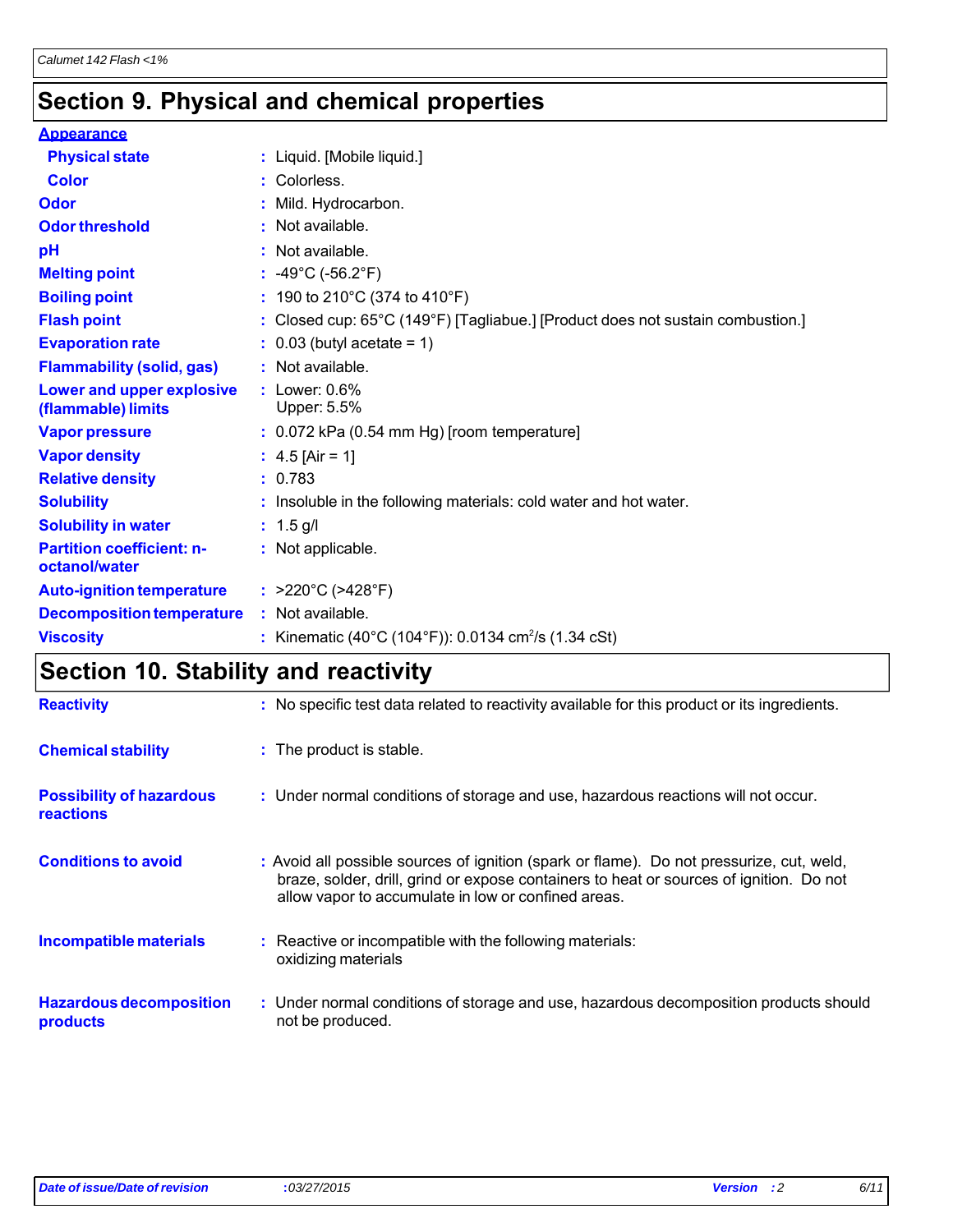# **Section 11. Toxicological information**

#### **Information on toxicological effects**

#### **Acute toxicity**

| <b>Product/ingredient name</b>                 | <b>Result</b> | <b>Species</b> | <b>Dose</b> | <b>Exposure</b>          |
|------------------------------------------------|---------------|----------------|-------------|--------------------------|
| Distillates (petroleum),<br>hydrotreated light | LD50 Dermal   | Rabbit         | >2000 mg/kg | $\overline{\phantom{0}}$ |
|                                                | LD50 Oral     | Rat            | >5000 mg/kg | $\overline{\phantom{a}}$ |

#### **Irritation/Corrosion**

Not available.

#### **Sensitization**

Not available.

#### **Mutagenicity**

Not available.

#### **Carcinogenicity**

Not available.

#### **Reproductive toxicity**

Not available.

#### **Teratogenicity**

Not available.

#### **Specific target organ toxicity (single exposure)**

Not available.

#### **Specific target organ toxicity (repeated exposure)**

Not available.

#### **Aspiration hazard**

| <b>Name</b>                                            |                                                                                    | <b>Result</b>                                                   |  |  |
|--------------------------------------------------------|------------------------------------------------------------------------------------|-----------------------------------------------------------------|--|--|
| Distillates (petroleum), hydrotreated light            |                                                                                    | <b>ASPIRATION HAZARD - Category 1</b>                           |  |  |
| <b>Information on the likely</b><br>routes of exposure | : Routes of entry anticipated: Oral, Dermal, Inhalation.                           |                                                                 |  |  |
| <b>Potential acute health effects</b>                  |                                                                                    |                                                                 |  |  |
| <b>Eye contact</b>                                     | : No known significant effects or critical hazards.                                |                                                                 |  |  |
| <b>Inhalation</b>                                      | : No known significant effects or critical hazards.                                |                                                                 |  |  |
| <b>Skin contact</b>                                    |                                                                                    | : Defatting to the skin. May cause skin dryness and irritation. |  |  |
| <b>Ingestion</b>                                       | : May be fatal if swallowed and enters airways.                                    |                                                                 |  |  |
|                                                        | Symptoms related to the physical, chemical and toxicological characteristics       |                                                                 |  |  |
| <b>Eye contact</b>                                     | : No specific data.                                                                |                                                                 |  |  |
| <b>Inhalation</b>                                      | : No specific data.                                                                |                                                                 |  |  |
| <b>Skin contact</b>                                    | : Adverse symptoms may include the following:<br>irritation<br>dryness<br>cracking |                                                                 |  |  |
| <b>Ingestion</b>                                       | : Adverse symptoms may include the following:<br>nausea or vomiting                |                                                                 |  |  |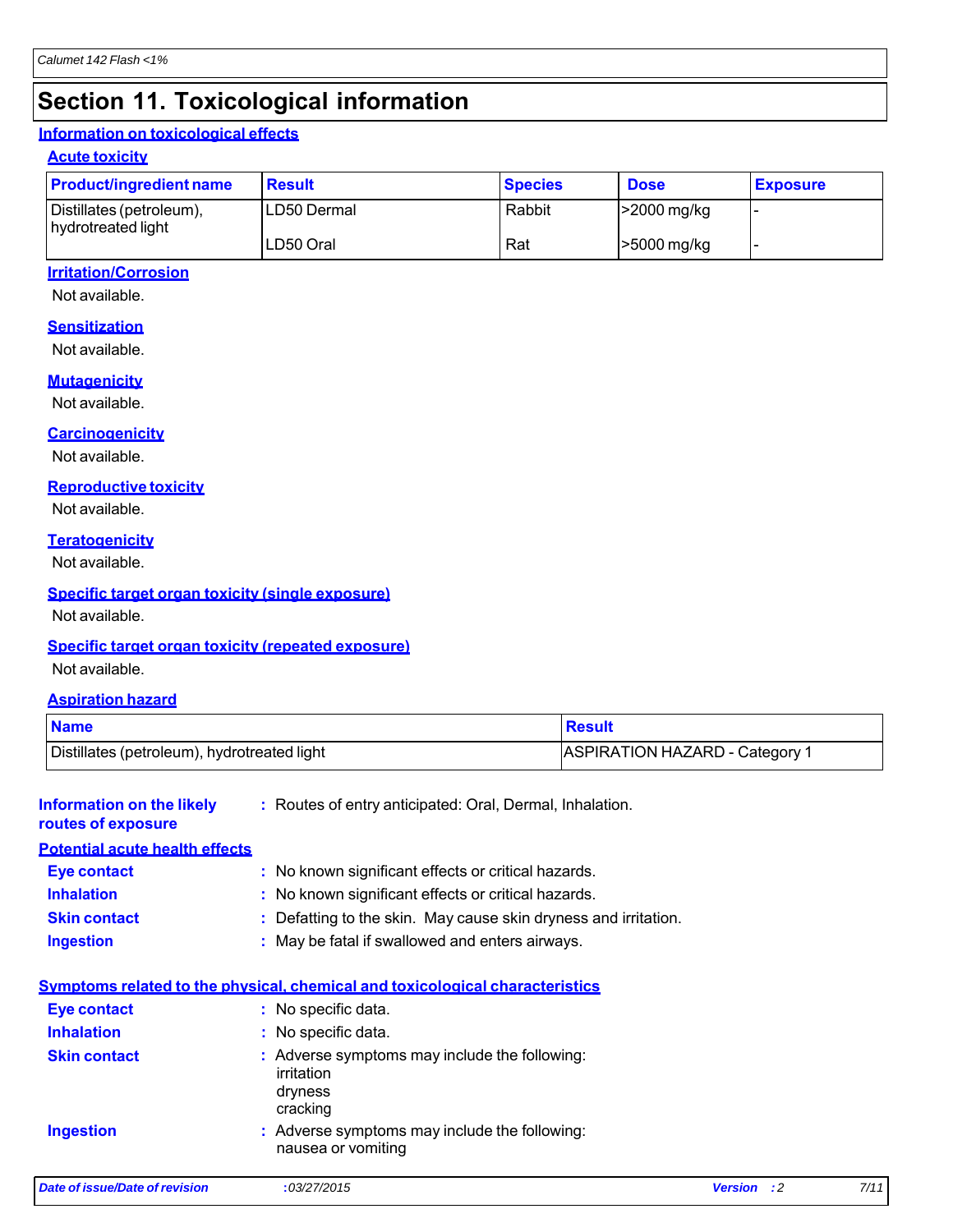# **Section 11. Toxicological information**

|                                              | <u>Delaved and immediate effects and also chronic effects from short and lond term exposure</u>           |
|----------------------------------------------|-----------------------------------------------------------------------------------------------------------|
| <b>Short term exposure</b>                   |                                                                                                           |
| <b>Potential immediate</b><br><b>effects</b> | $:$ Not available.                                                                                        |
| <b>Potential delayed effects</b>             | : Not available.                                                                                          |
| Long term exposure                           |                                                                                                           |
| <b>Potential immediate</b><br><b>effects</b> | $:$ Not available.                                                                                        |
| <b>Potential delayed effects</b>             | : Not available.                                                                                          |
| <b>Potential chronic health effects</b>      |                                                                                                           |
| Not available.                               |                                                                                                           |
| <b>General</b>                               | : Prolonged or repeated contact can defat the skin and lead to irritation, cracking and/or<br>dermatitis. |
| <b>Carcinogenicity</b>                       | : No known significant effects or critical hazards.                                                       |
| <b>Mutagenicity</b>                          | : No known significant effects or critical hazards.                                                       |
| <b>Teratogenicity</b>                        | : No known significant effects or critical hazards.                                                       |
| <b>Developmental effects</b>                 | : No known significant effects or critical hazards.                                                       |
| <b>Fertility effects</b>                     | : No known significant effects or critical hazards.                                                       |
|                                              |                                                                                                           |

### **Delayed and immediate effects and also chronic effects from short and long to**

#### **Numerical measures of toxicity**

**Acute toxicity estimates** Not available.

### **Section 12. Ecological information**

#### **Toxicity**

Not available.

### **Persistence and degradability**

Not available.

### **Bioaccumulative potential**

Not available.

### **Mobility in soil**

**Soil/water partition coefficient (Koc)** 

**:** Not available.

**Other adverse effects** : No known significant effects or critical hazards.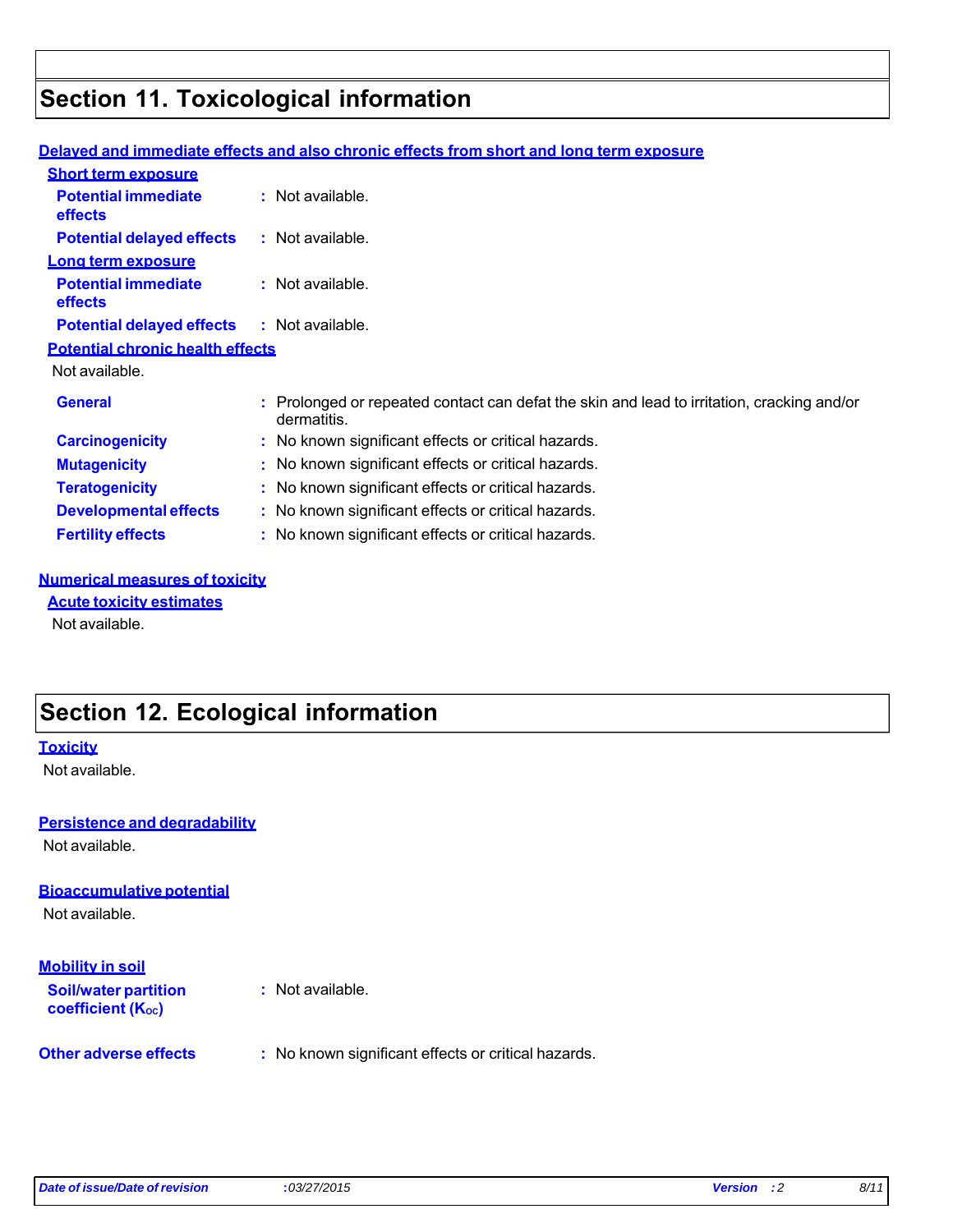### **Section 13. Disposal considerations**

**Disposal methods** : The generation of waste should be avoided or minimized wherever possible. Disposal of this product, solutions and any by-products should at all times comply with the requirements of environmental protection and waste disposal legislation and any regional local authority requirements. Dispose of surplus and non-recyclable products via a licensed waste disposal contractor. Waste should not be disposed of untreated to the sewer unless fully compliant with the requirements of all authorities with jurisdiction. Waste packaging should be recycled. Incineration or landfill should only be considered when recycling is not feasible. This material and its container must be disposed of in a safe way. Care should be taken when handling emptied containers that have not been cleaned or rinsed out. Empty containers or liners may retain some product residues. Vapor from product residues may create a highly flammable or explosive atmosphere inside the container. Do not cut, weld or grind used containers unless they have been cleaned thoroughly internally. Avoid dispersal of spilled material and runoff and contact with soil, waterways, drains and sewers.

### **Section 14. Transport information**

|           | <b>DOT Classification</b> | <b>TDG Classification</b> | <b>IMDG</b>    | <b>IATA</b>    |
|-----------|---------------------------|---------------------------|----------------|----------------|
| UN number | Not regulated.            | Not regulated.            | Not regulated. | Not regulated. |

#### **Special precautions for user : Transport within user's premises:** always transport in closed containers that are upright and secure. Ensure that persons transporting the product know what to do in the event of an accident or spillage.

| <b>Transport in bulk according</b> | : Not available. |
|------------------------------------|------------------|
| to Annex II of MARPOL              |                  |
| 73/78 and the IBC Code             |                  |

### **Section 15. Regulatory information**

| <b>U.S. Federal regulations</b>                                                   | : TSCA 8(a) CDR Exempt/Partial exemption: This material is listed or exempted.<br>This material is listed or exempted. |                    |      |
|-----------------------------------------------------------------------------------|------------------------------------------------------------------------------------------------------------------------|--------------------|------|
| <b>Clean Air Act Section 112</b><br>(b) Hazardous Air<br><b>Pollutants (HAPS)</b> | : Not listed                                                                                                           |                    |      |
| <b>Clean Air Act Section 602</b><br><b>Class I Substances</b>                     | : Not listed                                                                                                           |                    |      |
| <b>Clean Air Act Section 602</b><br><b>Class II Substances</b>                    | : Not listed                                                                                                           |                    |      |
| <b>DEA List I Chemicals</b><br>(Precursor Chemicals)                              | : Not listed                                                                                                           |                    |      |
| <b>DEA List II Chemicals</b><br><b>(Essential Chemicals)</b>                      | : Not listed                                                                                                           |                    |      |
| <b>SARA 302/304</b>                                                               |                                                                                                                        |                    |      |
| <b>Composition/information on ingredients</b>                                     |                                                                                                                        |                    |      |
| No products were found.                                                           |                                                                                                                        |                    |      |
| <b>SARA 304 RQ</b>                                                                | : Not applicable.                                                                                                      |                    |      |
| <b>SARA 311/312</b>                                                               |                                                                                                                        |                    |      |
| <b>Classification</b>                                                             | : Fire hazard                                                                                                          |                    |      |
| Date of issue/Date of revision                                                    | :03/27/2015                                                                                                            | <b>Version</b> : 2 | 9/11 |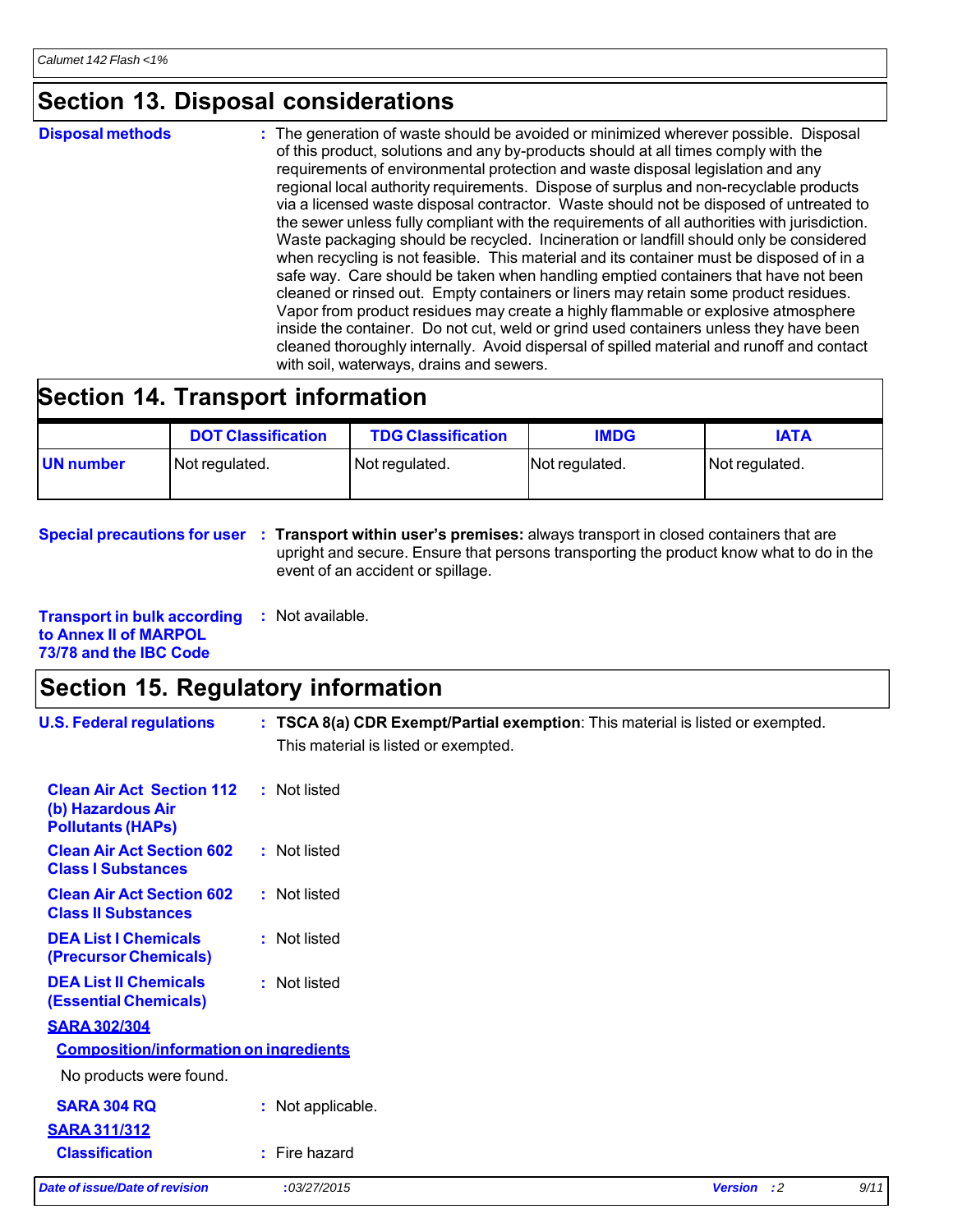| <b>Composition/information on ingredients</b><br><b>Name</b> | $\frac{9}{6}$ | <b>Fire</b><br>hazard | <b>Sudden</b><br><b>release of</b><br><b>pressure</b> | <b>Reactive</b> | <b>Immediate</b><br>(acute)<br>health<br>hazard | <b>Delayed</b><br>(chronic)<br>health<br>hazard |
|--------------------------------------------------------------|---------------|-----------------------|-------------------------------------------------------|-----------------|-------------------------------------------------|-------------------------------------------------|
| Distillates (petroleum),<br>hydrotreated light               | 100           | Yes.                  | No.                                                   | No.             | No.                                             | No.                                             |

| <b>State regulations</b> |
|--------------------------|
| <b>Massachusetts</b>     |

| This material is not listed |  |  |  |  |  |  |  |
|-----------------------------|--|--|--|--|--|--|--|
|-----------------------------|--|--|--|--|--|--|--|

- 
- 
- **New York 32 COVER 19 COVER 19 COVER 15 SIMUS** 2014 This material is not listed.
	-
- **New Jersey : This material is not listed.**
- **Pennsylvania** : This material is not listed.

### **California Prop. 65**

This product is not known to contain any chemicals currently listed as carcinogens or reproductive toxins.

| <b>International lists</b> |                                        |
|----------------------------|----------------------------------------|
| <b>National inventory</b>  |                                        |
| <b>Australia</b>           | : This material is listed or exempted. |
| <b>Canada</b>              | : This material is listed or exempted. |
| <b>China</b>               | : This material is listed or exempted. |
| <b>Europe</b>              | : This material is listed or exempted. |
| <b>Japan</b>               | : This material is listed or exempted. |
| <b>Malaysia</b>            | : This material is listed or exempted. |
| <b>New Zealand</b>         | : This material is listed or exempted. |
| <b>Philippines</b>         | : This material is listed or exempted. |
| <b>Republic of Korea</b>   | : This material is listed or exempted. |
| <b>Taiwan</b>              | : This material is listed or exempted. |

# **Section 16. Other information**

### **Procedure used to derive the classification**

| <b>Classification</b>                   |                                                                                        | <b>Justification</b>                                                                                                                                                                                                                                                                                                                                                                                                                                                                                                                  |  |  |  |
|-----------------------------------------|----------------------------------------------------------------------------------------|---------------------------------------------------------------------------------------------------------------------------------------------------------------------------------------------------------------------------------------------------------------------------------------------------------------------------------------------------------------------------------------------------------------------------------------------------------------------------------------------------------------------------------------|--|--|--|
| Flam. Lig. 4, H227<br>Asp. Tox. 1, H304 |                                                                                        | Expert judgment<br>On basis of test data                                                                                                                                                                                                                                                                                                                                                                                                                                                                                              |  |  |  |
| <b>History</b>                          |                                                                                        |                                                                                                                                                                                                                                                                                                                                                                                                                                                                                                                                       |  |  |  |
| Date of issue/Date of<br>revision       | : 03/27/2015                                                                           |                                                                                                                                                                                                                                                                                                                                                                                                                                                                                                                                       |  |  |  |
| <b>Version</b>                          | $\therefore$ 2                                                                         |                                                                                                                                                                                                                                                                                                                                                                                                                                                                                                                                       |  |  |  |
| <b>Key to abbreviations</b>             | $UN = United Nations$                                                                  | $:$ ATE = Acute Toxicity Estimate<br><b>BCF</b> = Bioconcentration Factor<br>GHS = Globally Harmonized System of Classification and Labelling of Chemicals<br>IATA = International Air Transport Association<br>IBC = Intermediate Bulk Container<br>IMDG = International Maritime Dangerous Goods<br>LogPow = logarithm of the octanol/water partition coefficient<br>MARPOL 73/78 = International Convention for the Prevention of Pollution From Ships,<br>1973 as modified by the Protocol of 1978. ("Marpol" = marine pollution) |  |  |  |
|                                         | $\triangledown$ Indicates information that has changed from previously issued version. |                                                                                                                                                                                                                                                                                                                                                                                                                                                                                                                                       |  |  |  |

**Indicates in the manged from previously issued version.**